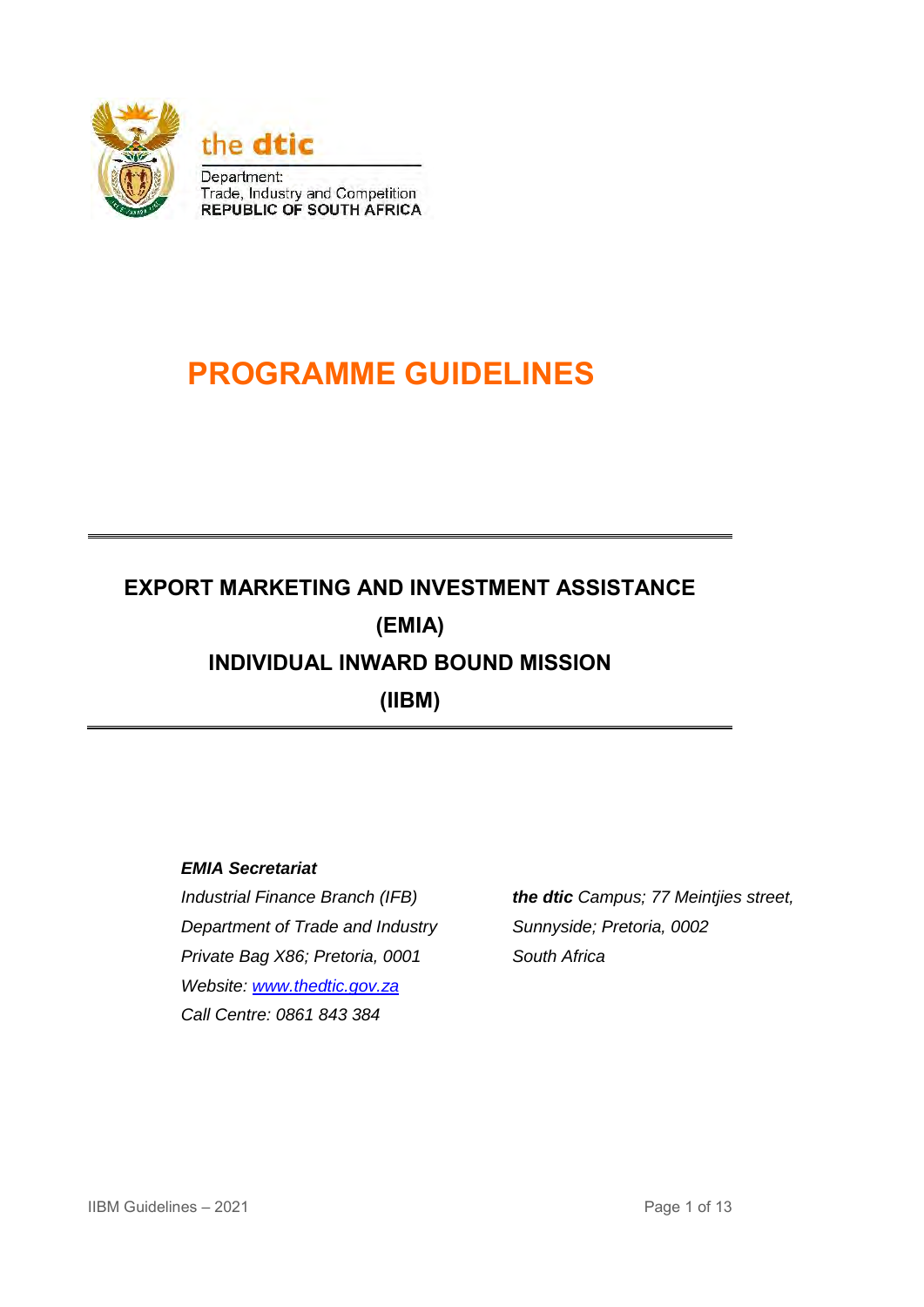## **Contents**

| 2.             |                                                      |
|----------------|------------------------------------------------------|
| 3              |                                                      |
| 4.             |                                                      |
| 5 <sub>1</sub> |                                                      |
| 6.             |                                                      |
| 7 <sub>1</sub> |                                                      |
| 8.             |                                                      |
| 9.             |                                                      |
|                |                                                      |
|                |                                                      |
|                | 12. CRIMINAL, MISLEADING, DISHONEST AND/OR IRREGULAR |
|                |                                                      |
|                |                                                      |
|                |                                                      |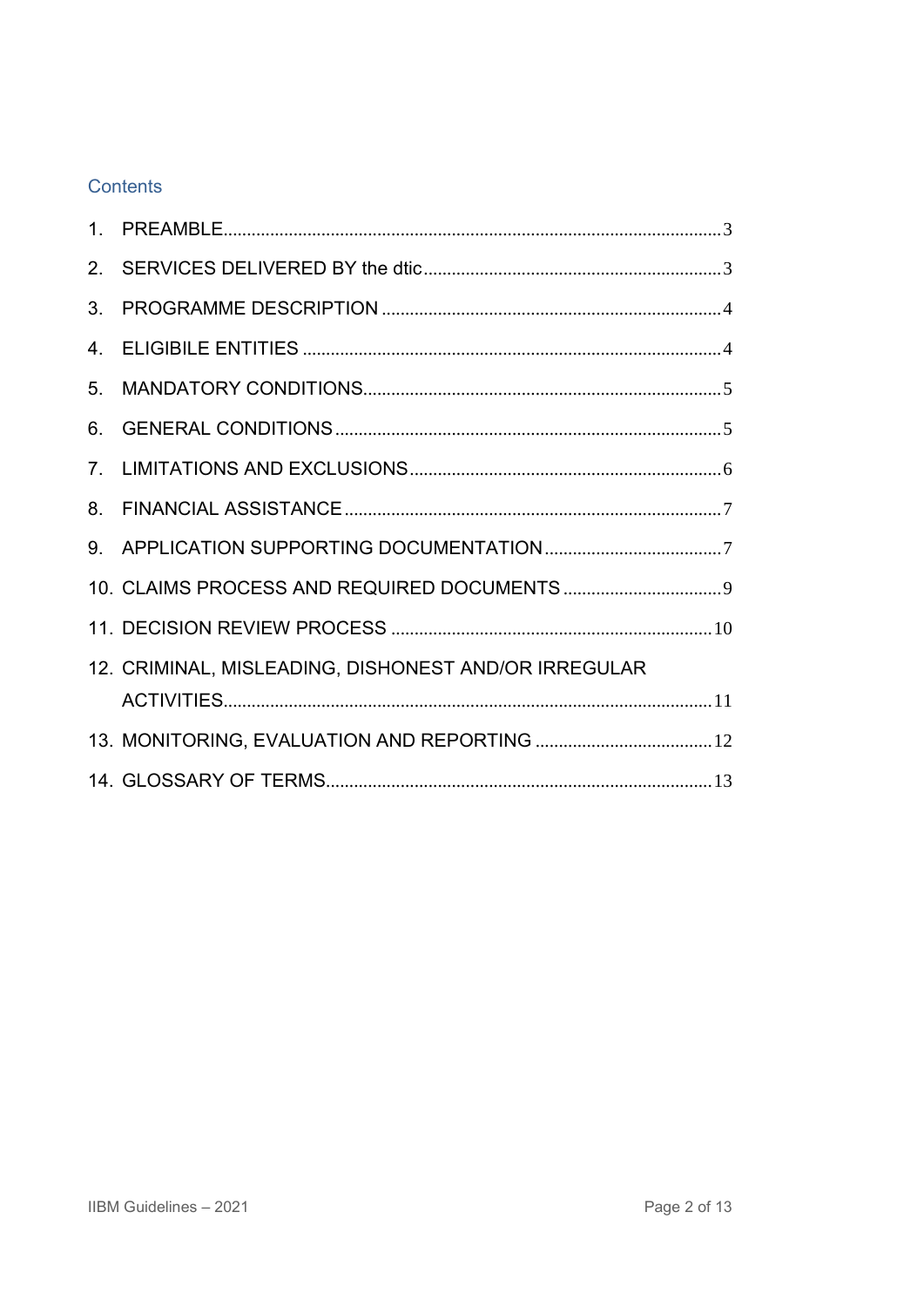#### <span id="page-2-0"></span>**1. PREAMBLE**

- **1.1** The purpose of this document is to provide the guidelines of the Individual Inward Bound Mission (IIBM), a sub-programme of the Export Marketing and Investment Assistance (EMIA) Programme.
- **1.2** The guidelines set out in this document are intended to provide a framework for applicants to present their applications and claims to **the dtic** and for **the dtic** to evaluate such applications and claims.
- **1.3** The guidelines may be amended from time to time, as and when required. These amendments will be published on **the dtic** website and will be effective immediately upon publication.
- **1.4** Where the guidelines lend themselves to varying interpretations or do not deal with a specific subject matter, the interpretation of **the dtic** must be requested and such interpretation will be decisive and final, excluding interpretations of timeframes.
- **1.5** Approval of applications and claims will be subject to compliance with the programme guidelines, the relevant provision of the Public Finance Management Act (PFMA) such as Section 38 (1) (j), National Treasury regulations and availability of funds.

#### <span id="page-2-1"></span>**2. SERVICES DELIVERED BY the dtic**

- **2.1** No fees or charges are levied for the processing or evaluation of any Export Marketing and Investment Assistance (EMIA) IIBM applications or claims.
- **2.2** EMIA application forms, claim forms, relevant information and documentation can be located on **the dtic** website by following the link below: [http://www.thedtic.gov.za/financial-and-non-financial-support/incentives/export](http://www.thedtic.gov.za/financial-and-non-financial-support/incentives/export-marketing-and-investment-assistance)[marketing-and-investment-assistance](http://www.thedtic.gov.za/financial-and-non-financial-support/incentives/export-marketing-and-investment-assistance)
- **2.3** Applicants are welcome to contact **the dtic** directly and officials will provide guidance on EMIA processes.
- **2.4** It is the responsibility of the applicant to ensure that the applications or claims submitted to **the dtic** are accurate, authentic and complete.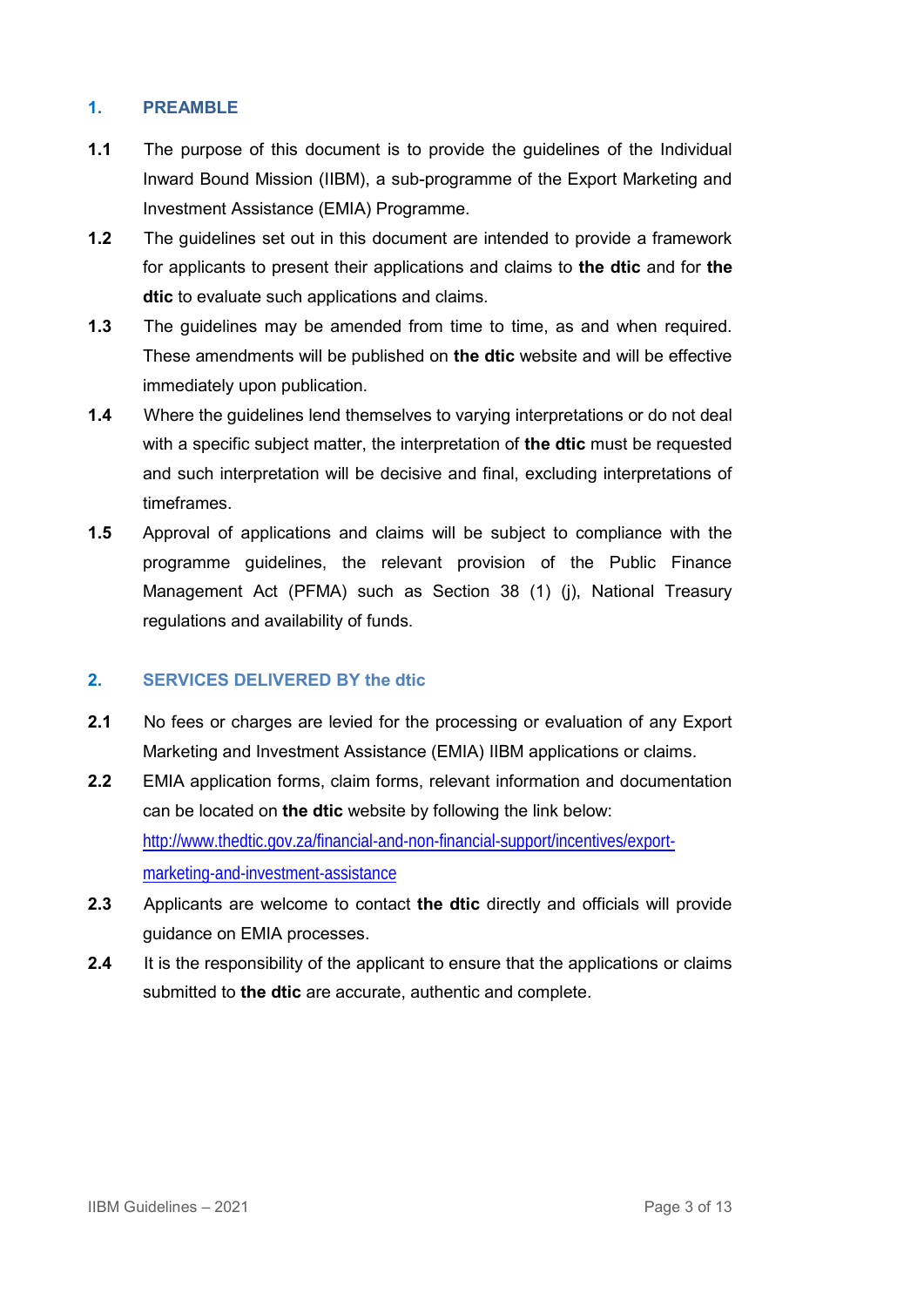#### <span id="page-3-0"></span>**3. PROGRAMME DESCRIPTION**

- **3.1** The Export Marketing and Investment Assistance (EMIA) Programme is designed to partially compensate existing and potential individual exporters for the qualifying costs incurred in respect of activities aimed at developing export markets for South African products and services and to recruit new foreign direct investment into South Africa.
- **3.2** The EMIA programme comprises the following Individual Participation Incentive Schemes:
	- Individual Exhibitions (IE) and In-Store Promotions (IP);
	- Primary Market Research (PMR), Foreign Direct Investment (FDI) and Product Registration in a Foreign Market (PR);
	- Individual Inward Bound Mission (IIBM).
- **3.3 IIBM Assistance** is provided to South African entities organising an inward buying mission to enable a prospective buyer or investor to make contact with them to conclude export orders or attract foreign direct investment.

#### <span id="page-3-1"></span>**4. ELIGIBILE ENTITIES**

- **4.1** Entities manufacturing products or providing services within South Africa, that supports **the dtic** priority sectors.
- **4.2** Entities that outsource their manufacturing process within South Africa that supports **the dtic** priority sectors.
- **4.3** South African export trading houses and commission agents representing at least three local manufacturing and/or service entities that supports **the dtic** priority sectors.
- **4.4** South African Export Councils, Industry Associations and Joint Action Groups representing at least five of its members within the local manufacturing and/or service sectors that supports **the dtic** priority sectors.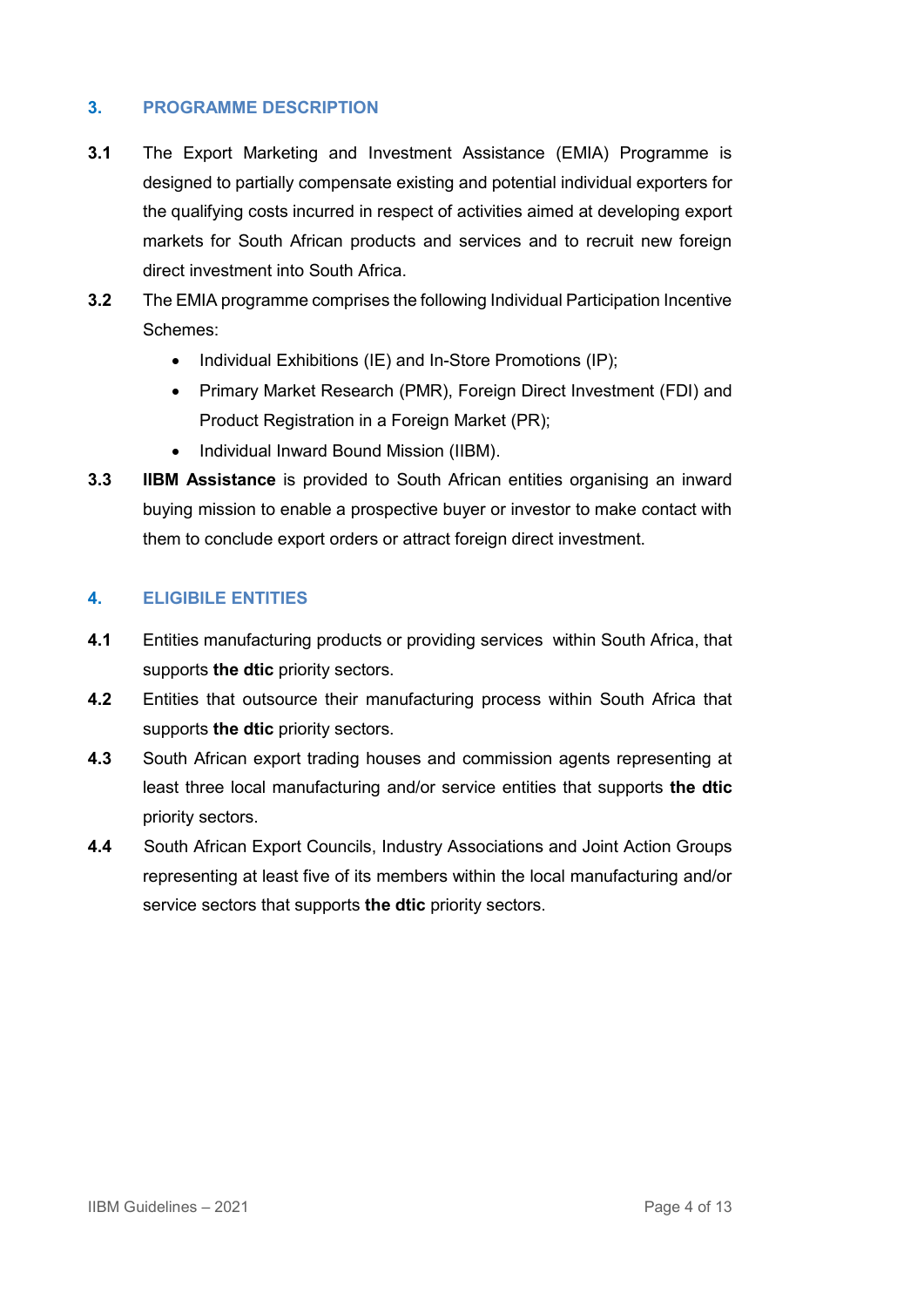#### <span id="page-4-0"></span>**5. MANDATORY CONDITIONS**

The applying entity must be:

- **5.1** A registered legal entity in South Africa in terms of the Companies Act, 2008 (as amended); the Close Corporations Act, 1984 (as amended) or the Cooperatives Act, 2005 (as amended).
- **5.2** A going concern that has traded for at least one financial year.
- **5.3** A taxpayer in good standing and must provide a Tax Compliance Status (TCS) Pin document issued by South African Revenue Service (SARS) at the time of submitting an application and at claim stage.
- **5.4** In compliance with the requirement for Broad-Based Black Economic Empowerment (B-BBEE) and must achieve a level one (1) to eight (8) B-BBEE contributor status in terms of the B-BBEE Codes of Good Practice.
- 5.6 A completed application must be submitted to **the dtic** three (3) to six (6) months before the commencement date of the event.

#### <span id="page-4-1"></span>**6. GENERAL CONDITIONS**

- **6.1** Goods and services to be exported must have a local content value of at least forty percent (40%), to qualify for assistance.
- **6.2** Approval is at the discretion of **the dtic**, subject to the availability of funds, compliance with the guidelines, the Public Finance Management Act (PFMA) and relevant National Treasury regulations.
- **6.3 the dtic** shall recoup all payments made including interest if it was based on false or misleading information.
- **6.4** Entities applying for financial assistance will be subjected to site visits and information validation at any time during application and claim stages.
- **6.5** Material changes<sup>1</sup> related to the application must be communicated in writing to **the dtic** before the commencement of the event.
- **6.6** Approved entities must submit a report back questionnaire in a format prescribed by **the dtic** every six (6) months and failure to comply will result in the exclusion of the applicant from future participation in any EMIA incentive for a period of 6 months.

<u>.</u>

<sup>1</sup> Material change refers to either a change in company registration, event, change in event date(s), sharing of stand(s) and cancellation of participation etc.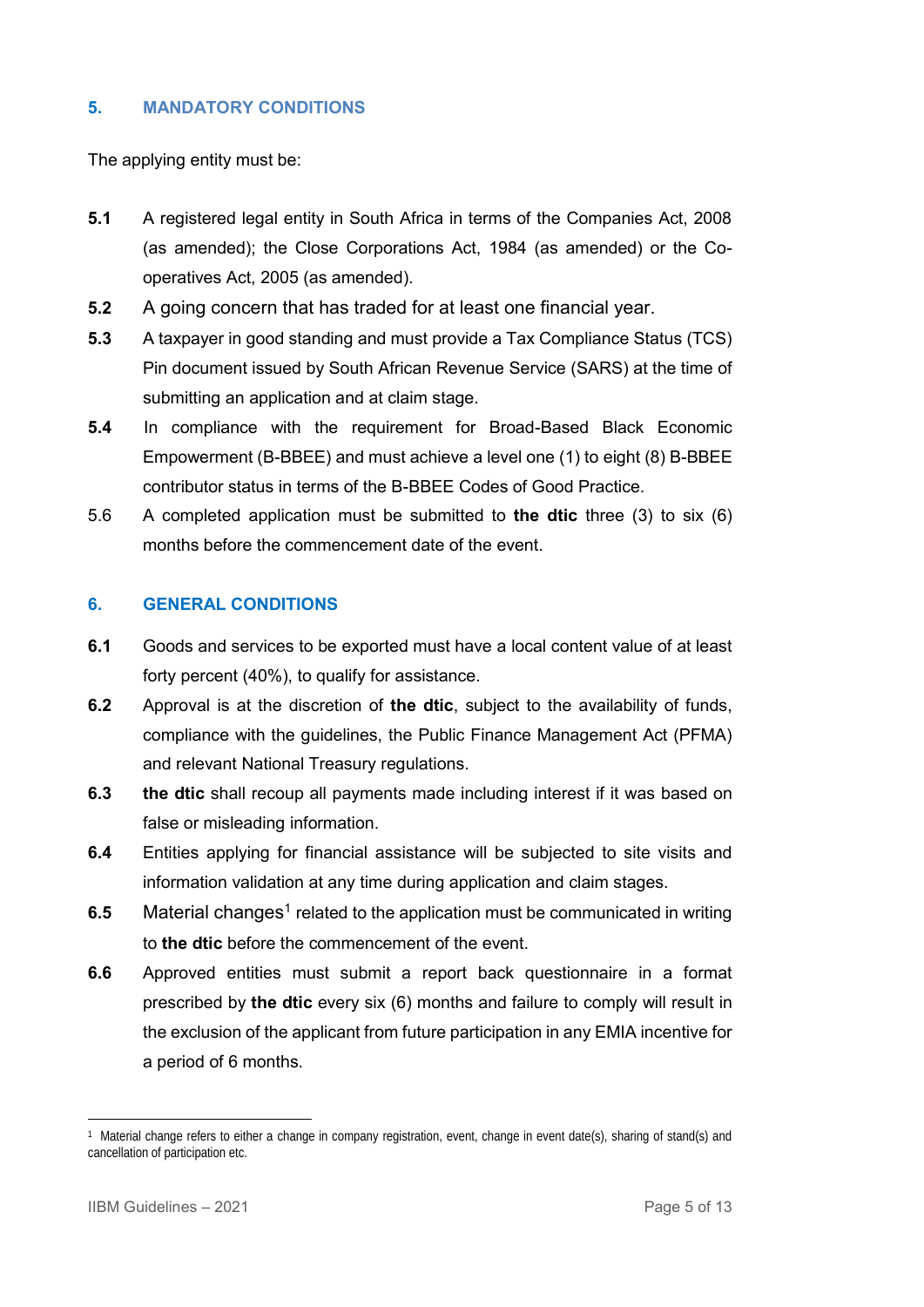#### <span id="page-5-0"></span>**7. LIMITATIONS AND EXCLUSIONS**

- **7.1** Assistance per entity and its related entities for Individual Participation (IE, IP, PMR, FDI, PR and IIBM) is limited to a cumulative total of four (4) successful applications per calendar year. An additional two (2) successful applications per calendar year for events within the African Continent, will be allowed.
- **7.2** Related entities shall be limited to financial assistance for one entity at a specific event.
- **7.3 the dtic** will use its discretion to consider the number of times assistance will be provided for the duration of the programme based on historical export sales growth.
- **7.4** Assistance is not available for physical events occurring during the period 15 December up to and including 05 January of each year.
- **7.5** Only one representative from invited entity will qualify for financial support per event. The representative travelling to South Africa, must have the knowledge and mandate to conclude contracts on behalf of the foreign entity.
- **7.6** Invoices/receipts for cash payments, set off payments and third party payments are not allowed and will not be reimbursed.
- **7.7** Reimbursements will only be considered in cases where the approved costs are incurred directly by the approved entity, traveler, the Director/Member of the entity or the responsible person stipulated on the application form. All other third party payments such as payments to coordinators, facilitators and consultants, are excluded and will not be considered for reimbursement.
- **7.8** The entity will be responsible for the following expenses: insurance expenses, domestic value added tax, bank charges and any other expenses that were not approved.
- **7.9** Assistance is only considered for invitation of new potential buyers or investors.
- **7.10** The offering can also be extended towards inviting a foreign expert only of the purpose is for capacity building within the industry in terms of technology or skills transfer.
- **7.11** The foreign invitee must attend all business appointments and functions to qualify for subsistence allowance.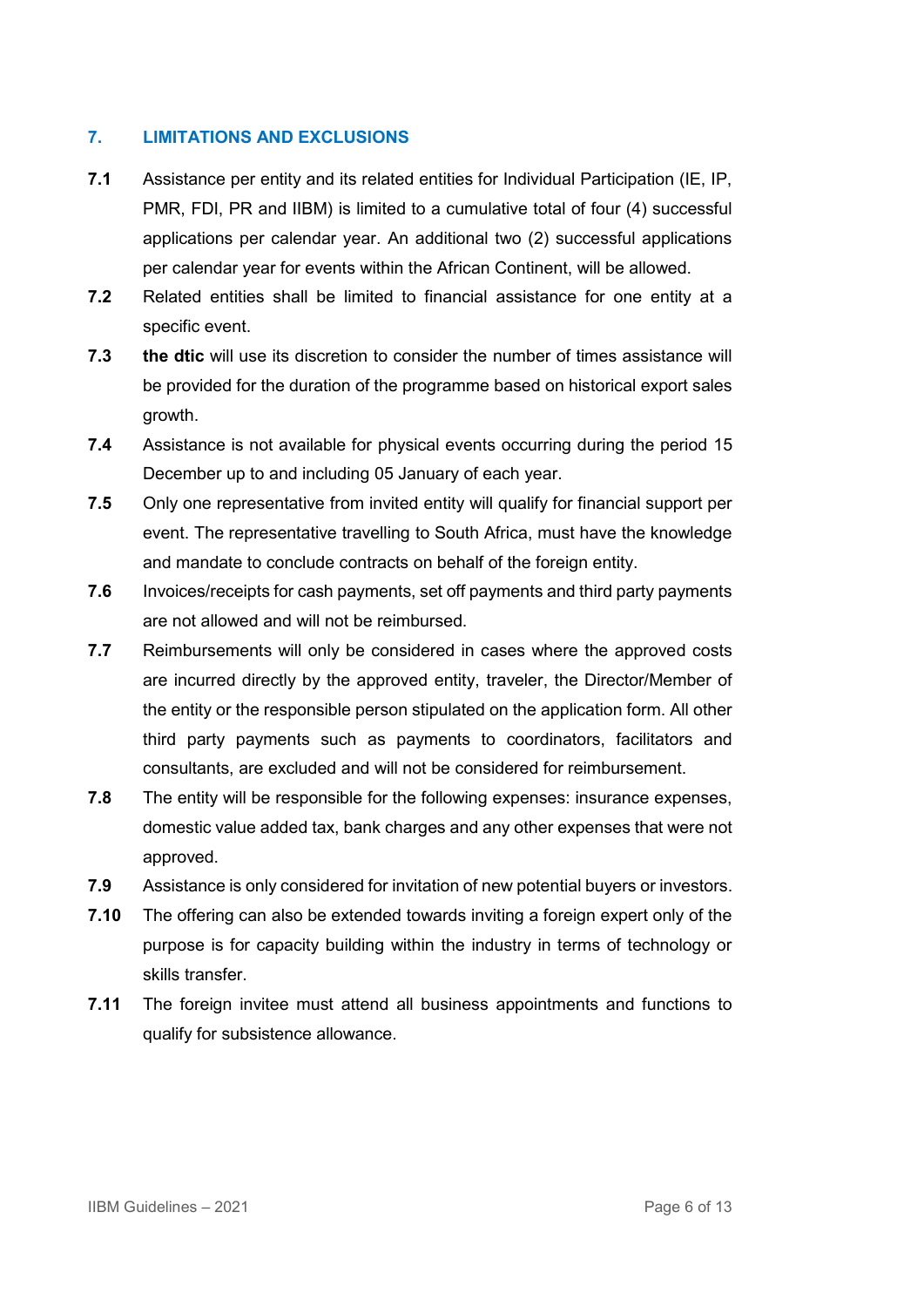#### <span id="page-6-0"></span>**8. FINANCIAL ASSISTANCE**

| Qualifying<br><b>Entities</b> | <b>Item Description</b>                            | <b>Maximum</b><br><b>Amount</b> |
|-------------------------------|----------------------------------------------------|---------------------------------|
| <b>HDI and SMME</b>           | 100% Economy class return airfare                  | R 20 000                        |
| <b>HDI and SMME</b>           | <b>Subsistence allowance</b>                       | R 3 000 per day                 |
|                               | The entity will be reimbursed a subsistence        |                                 |
|                               | allowance for the duration of the mission to a     |                                 |
|                               | maximum of five (5) days.                          |                                 |
| <b>HDI and SMME</b>           | <b>Rental of vehicle</b>                           | R 300 per day                   |
|                               | The entity will be reimbursed a rental amount for  |                                 |
|                               | a vehicle for the duration of the mission up to a  |                                 |
|                               | maximum of five (5) days                           |                                 |
| HDI and SMME                  | Transport of samples or Promotional materials      | R 10 000                        |
|                               | (Only available for virtual contact with potential |                                 |
|                               | buyers/investors)                                  |                                 |
| HDI and SMME                  | Maximum of 100 % of the cost capped at             | R 10 000                        |
|                               | R 10 000 of the design of digital marketing        |                                 |
|                               | materials and or listing costs on the digital      |                                 |
|                               | platform of the buyer company (Only available for  |                                 |
|                               | virtual contact with potential buyers/investors)   |                                 |

### <span id="page-6-1"></span>**9. APPLICATION SUPPORTING DOCUMENTATION**

The following documents must be submitted with the application:

- **9.1** Fully completed and signed Individual Participation application form.
- **9.2** Valid Level one (1) to eight (8) B-BBEE Certificate of compliance or an affidavit in terms of the B-BBEE Codes of Good Practice.
- **9.3** A Compliant and valid Tax Compliance Status (TCS) Pin document issued by SARS in the name of the applicant.
- **9.4** Certificate of Incorporation.
- **9.5** Latest audited or independently reviewed/compiled financial statements. The financial statements of the previous year-end will only be accepted for a maximum period of six-months from the recent financial year-end of the entity.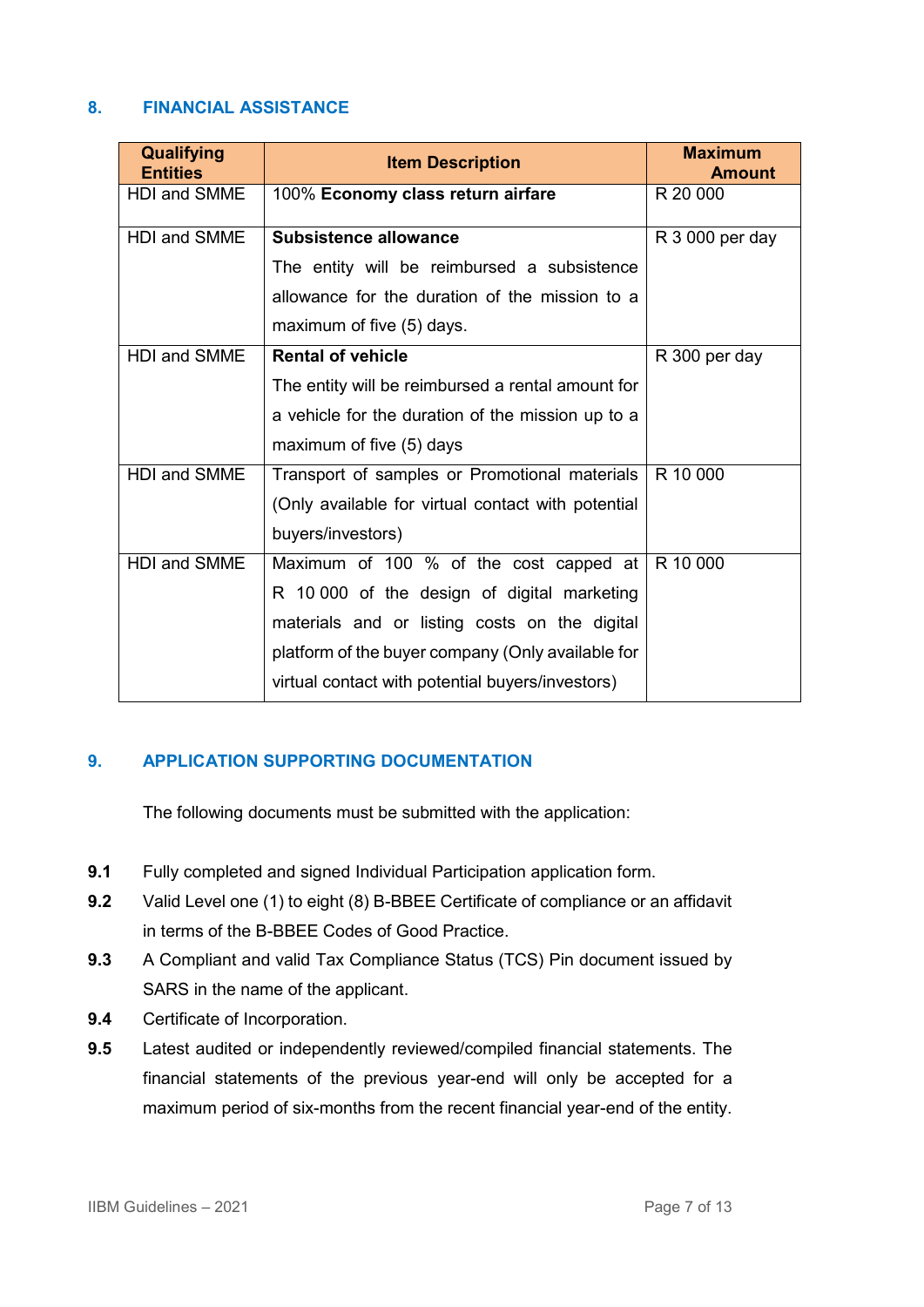- **9.6** Product brochure/s and/or website printout, displaying the products and/or services to be exported.
- **9.7** Registration certificate as an exporter (not applicable for service-oriented entities, Export Councils, Industry Associations and Joint Action Groups).
- **9.8** Export Marketing Plan to demonstrate the entity's export growth focus and how the entity intends to generate sustainable export sales in its selected target markets. It is recommended that the plan should contain but is not limited to the following:
	- **Executive Summary:** which includes the core business focus, key current products and/or services portfolio, reasons for choice of global target markets, reasons for attending a specific event, compliance with relevant statutory regulations and minimum environmental standards, health and safety regulations domestically and in targeted markets where applicable;
	- **Marketing Analysis:** An analysis of the current marketing situation, analysis of the product, price, promotion strategies and distribution channels, viability of the product, expected competition and trade barriers;
	- **Marketing Objectives and Strategies:** which focuses sales objectives in volume and Rand terms for the designated products and services over the next two (2) years and the marketing strategies to access, develop, sustain and supply the targeted export markets to access, develop, sustain and supply the targeted export markets.
- **9.9** HDI and SMME entities: Three (3) comparable valid quotations for air travel from service providers of choice.
- **9.10** HDI and SMME entities: Three (3) comparable valid quotations for the transportation of samples from service providers of choice.
- **9.11** HDI and SMME entities: Three (3) comparable valid quotations for design of digital marketing material from service providers of choice.
- **9.12** Entities that outsource their manufacturing process or parts thereof: Valid formal outsourcing/manufacturing agreement/s. The agreement should be signed, dated and stipulate the outsourced activities and the expiry date of the agreement.
- **9.13** Commission Agent: Three (3) agency agreements with entities to be represented at the specific event.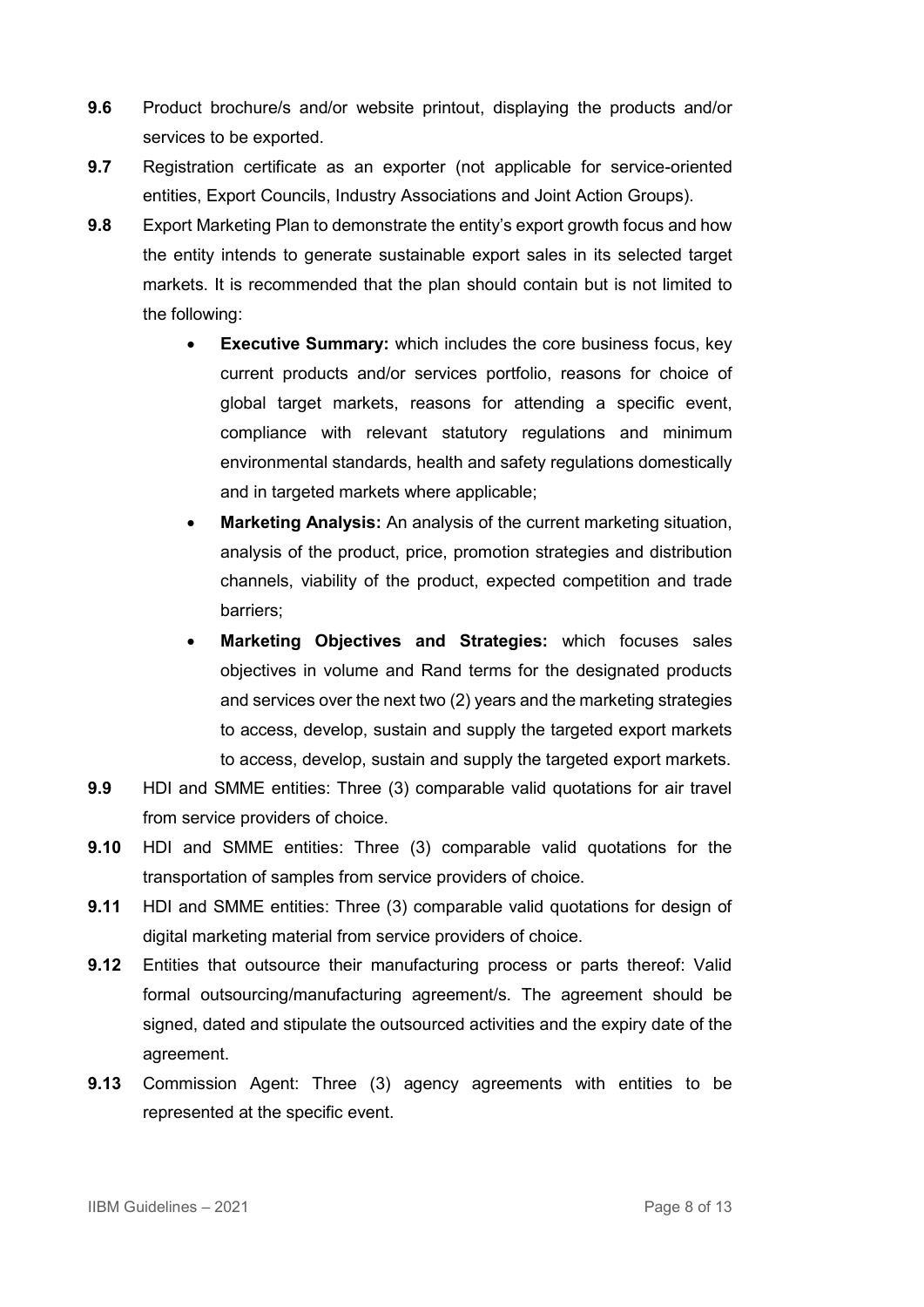- **9.14** Export Trading House: Three (3) signed letters of permission from entities to be represented at the specific event.
- **9.15** South African Export Councils, Industry Associations and Joint Action Groups: Five (5) signed letters of permission from entities to be represented at the specific event.
- **9.16** Profile of the invited company and confirmation of the duly appointment official from the company.
- **9.17** Detailed itinerary with planned daily work activities.

## <span id="page-8-0"></span>**10. CLAIMS PROCESS AND REQUIRED DOCUMENTS**

The following documents must be submitted with the claim within two months after the end date of the event:

- **10.1** Fully completed and signed claim form.
- **10.2** Signed standard terms and conditions.
- **10.3** Invoices in the name of the entity for all approved activities as per the approval letter.
- **10.4** Bank Statements of the approved entity (originals or original certified copies must be stamped), for all approved activity costs (excluding subsistence allowance), as per the approval letter.
- **10.5** Customer or swift advice or the bank draft will be required if the currency paid or the beneficiary does not reflect in the bank statement.
- **10.6** A reconciliation of payment should be included where a number of invoices were combined for payment.
- **10.7** Original or original certified copies of the air tickets/electronic ticket and inbound boarding passes specifying the routes, dates, traveler name, time, agent and the value. An invoice is required where the e-ticket is not indicating the value.
- **10.8** Original certified copies of the **passport** with **personal particulars** (passport photo); entry date stamp into SA.
- **10.9** Tax Compliance Status (TCS) Pin document issued by SARS in the name of the approved entity.
- **10.10** Valid level one (1) to eight (8) B-BBEE certificate of compliance or an affidavit in terms of the B-BBEE Codes of Good Practice.
- **10.11** Fully completed, signed and bank stamped supplier maintenance form and a bank statement or cancelled cheque, to confirm the entity's banking details, should a bank not stamp credit form a confirmation letter must be submitted.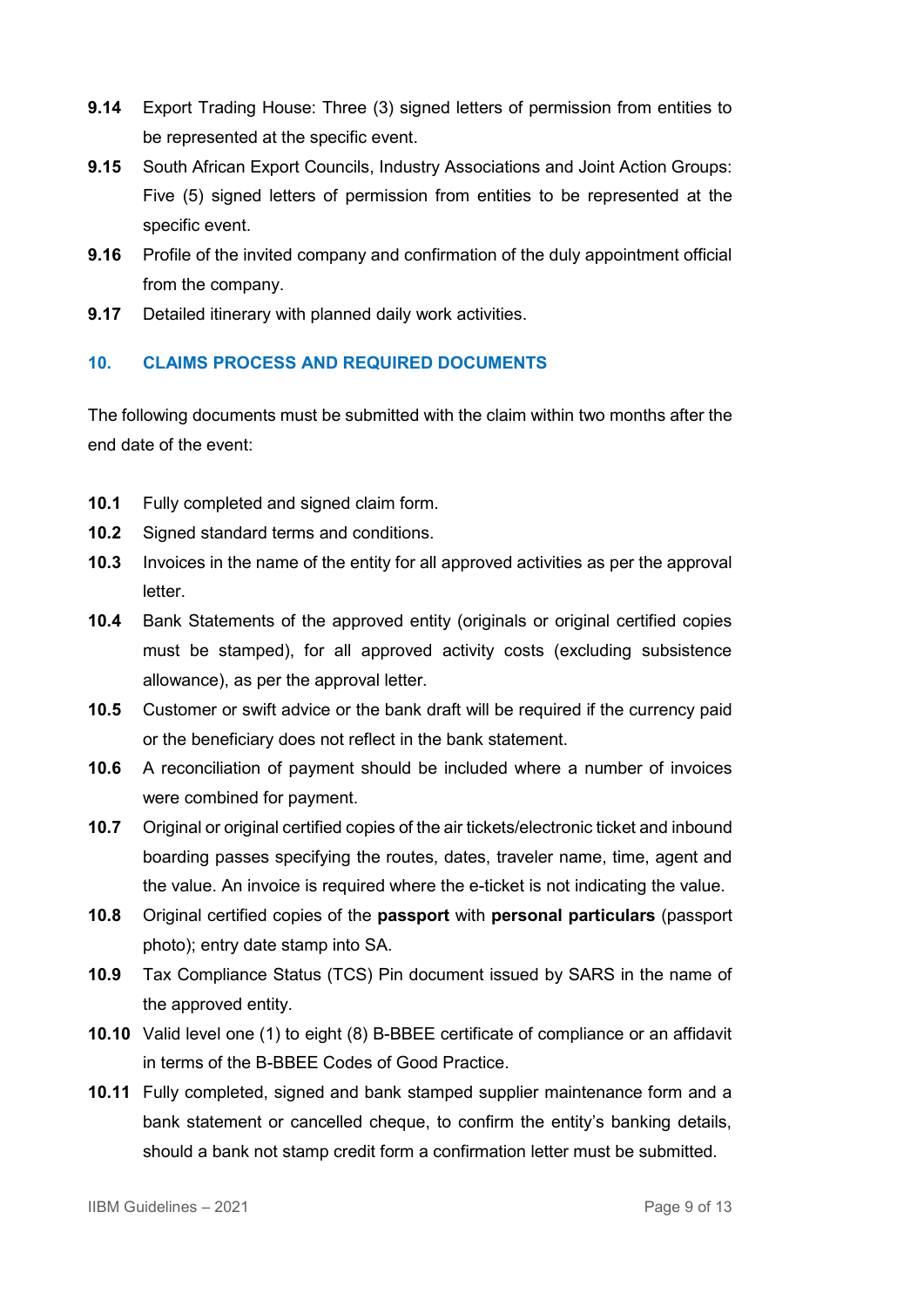- **10.12** Fully completed and signed event feedback report indicating the results achieved at the approved event.
- **10.13 the dtic** can at any time request additional documentation or information regarding the processing of a claim. Such documents can include copies of bank statements, delivery notes, order notes, bank deposit slips, swift transaction receipts and other documents regarded as being material for claim purposes.

#### <span id="page-9-0"></span>**11. DECISION REVIEW PROCESS**

- **11.1** Any dispute relating to a decision (including the rejection of an application and/or claim and/or cancellation of an approved project) by **the dtic** may be subjected to an internal appeal.
- **11.2** An appeal must be lodged within thirty (30) days of the date of issue as set out in the notification letter.
- **11.3** An applicant (hereinafter referred to as "the appellant) who is aggrieved by any decision taken by **the dtic** is limited to one (1) appeal in respect of that decision as the same matter may not be referred back for appeal unless the matter has been referred back for further information/investigation.
- **11.4** The appeal must be accompanied by a written explanation setting out the decision appealed against and the issues to be considered and any documentary evidence upon which the appeal is based.
- **11.5** Although there is no prescribed format for the submission for an appeal, the appeal must:
	- **11.5.1** Be submitted in duplicate, if submitted physically.
	- **11.5.2** Attach a letter communicating the decision appealed against.
	- **11.5.3** If longer than 15 typed pages (excluding annexures), contain an executive summary of no more than two pages, be indexed and paginated.
	- **11.5.4** Be signed by and provide full details of the Appellant or his/her/its representative and, in the latter instance, include proof of mandate to lodge the appeal on behalf of the applicant.
- **11.6** An appeal must be lodged with the Director: Legal Services: Industrial Financing Branch at the following email address: Appeals@thedtic.gov.za or hand delivered at: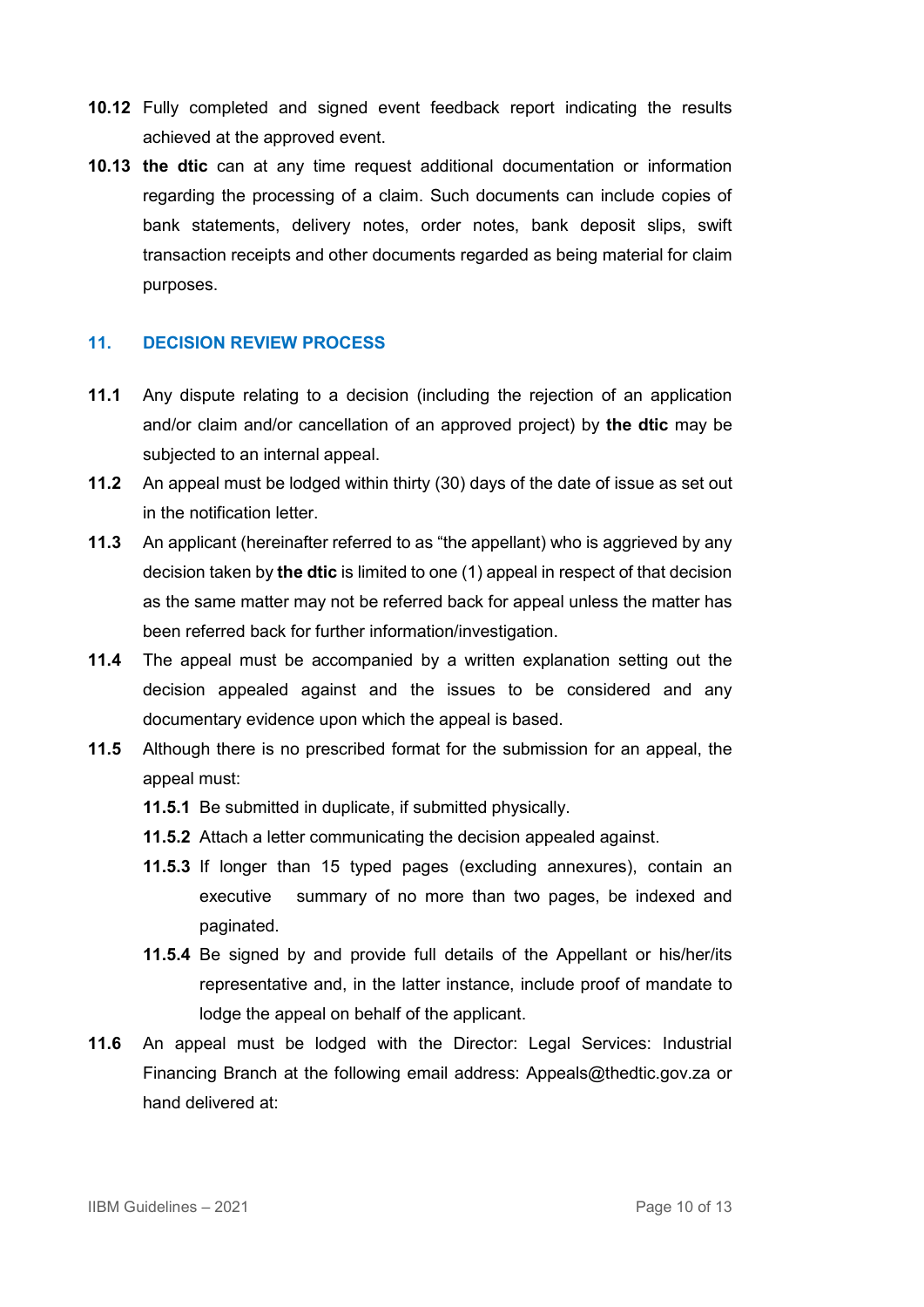DEPARTMENT OF TRADE, INDUSTRY AND COMPETITION **the dtic** Campus, 77 Meintjies Street Block A Sunnyside, Pretoria, 0002 Attention: Director: Legal Services INDUSTRIAL FINANCING BRANCH

- **11.7** Receipt of the appeal will be acknowledged in writing within five (5) working days of such receipt.
- **11.8** The outcome of the appeal will be communicated to the Appellant.

#### <span id="page-10-0"></span>**12. CRIMINAL, MISLEADING, DISHONEST AND/OR IRREGULAR ACTIVITIES**

- **12.1 the dtic** may, upon the committing of an actual offence or reasonable suspicion of the contravention of any applicable act or upon the initiation of an investigation or the initiation of litigation as a result of criminal, misleading, dishonest and/or irregular activities, suspend payments that may be due or become due to an applicant. In such event, **the dtic** shall not be liable for any damages occasioned by the suspension of such payments or interest, pending the finalisation of any forensic investigation and any criminal proceedings brought as a result of the investigation.
- **12.2** In the event that a forensic investigation was initiated, the findings of such forensic investigation which confirms such criminal, misleading, dishonest and/or irregular activities, shall be sufficient to allow **the dtic** to cease and cancel all payments and reclaim any payments already made, with interest.
- **12.3 the dtic** subscribes to the principles set out in the Prevention and Combating of Corrupt Activities Act, 2004 (Act No. 12 of 2004) (PRECCA). Applicants are required to contact **the dtic** fraud hotline on 0800 701 701 in order to report any suspicious behaviour.
- **12.4** Responsibility rests on the applicant and/any other person that may benefit from the scheme to disclose everything that may have an influence on the adjudication of the application and/or claim. Failure to do so, may lead to termination or cancellation or suspension of the application/claim and the initiation of criminal prosecution and/or civil action.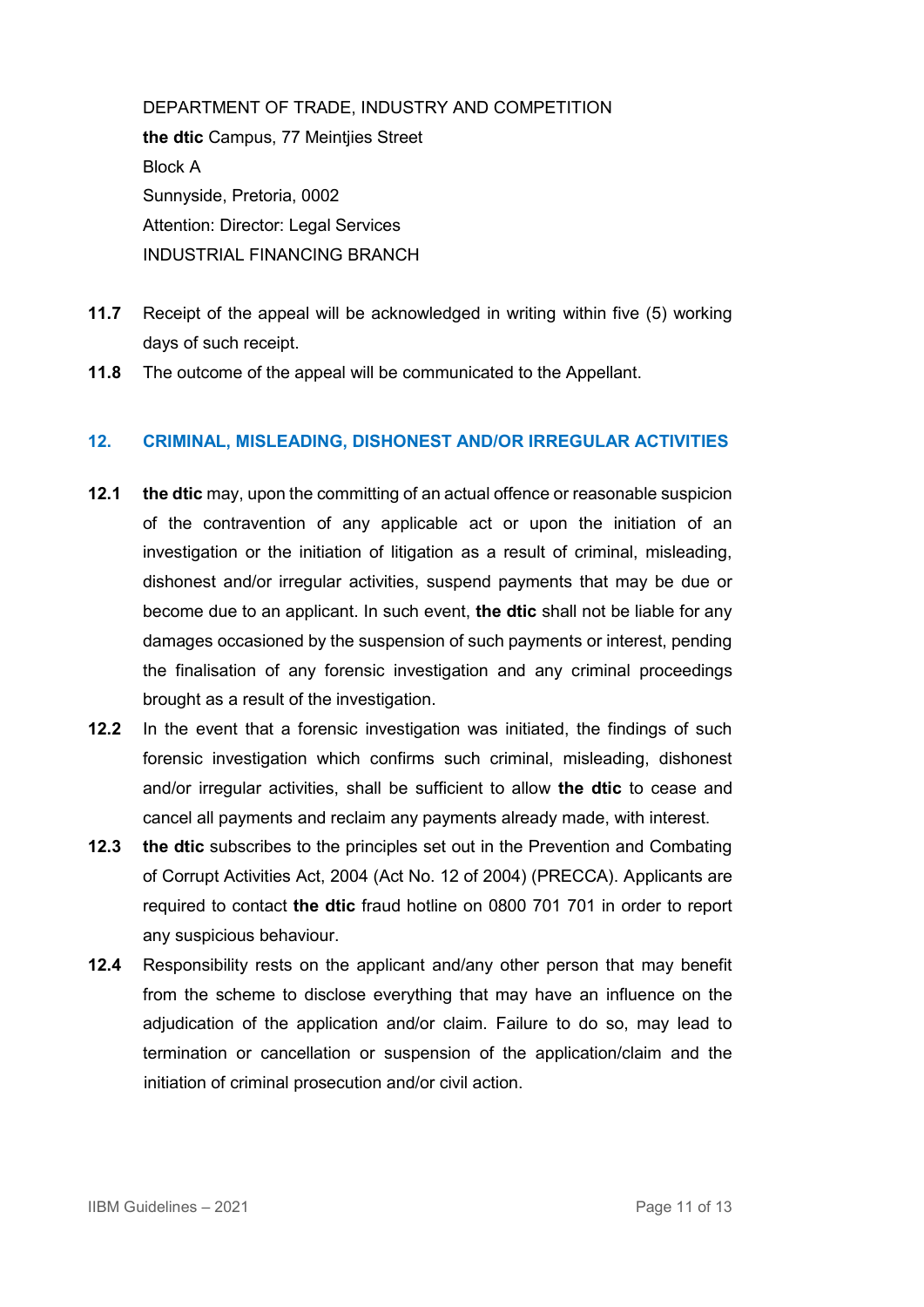#### <span id="page-11-0"></span>**13. MONITORING, EVALUATION AND REPORTING**

- **13.1** Approved applicants may be required to submit performance reports during the period of the incentive as well as post the incentive period, as and when required by the department.
- **13.2 the dtic** may conduct site visits as and when required. A site visit report will be completed as part of this process.
- **13.3** In order to evaluate the impact of the programme, **the dtic** may require the company to submit performance information up to a period of three (3) years from the last claim payment. Supporting documentation as verification of the information may be required.